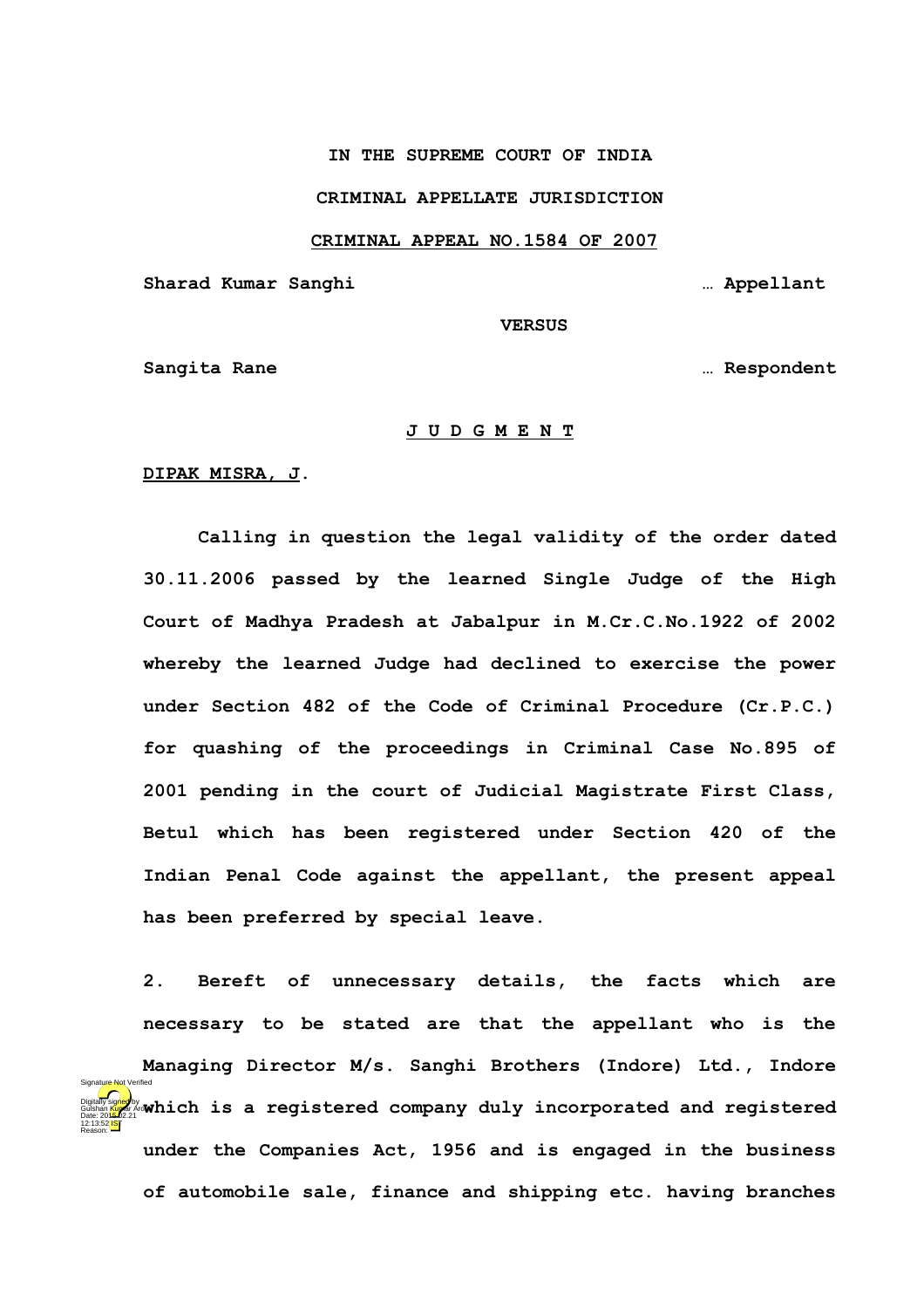**at various places including the city of Bhopal. The respondent-complainant obtained a quotation from the Bhopal Branch for purchase of a TATA Diesel vehicle model SFC 709/38 LB in the month of April 1998 and the vehicle was delivered to the respondent on 01.05.1998 on payment of the price deposited at Bhopal vide Bank Draft issued from the State Bank of India, Sarni, Betul. The respondent faced difficulty with the vehicle and eventually he came to know in the month of August 2000 that there was a discrepancy in the engine number of the invoice issued to him. On further enquiry, he found that there is a letter issued by Tata Engineering and Locomotive Company (TELCO) on 7.11.2000 that in the course of transit from the company to Bhopal, the said vehicle had met with an accident as a result of which the engine was replaced by another engine. Coming to know of this, the respondent filed a complaint under Section 200 of the Cr.P.C. alleging that M/s Sanghi Brothers (Indore) Ltd., Indore being represented by the Managing Director, Sharad Kumar Sanghi, had suppressed the information and deliberately cheated the respondent.**

**3. The learned Magistrate, after following the procedure as contemplated under Section 202 of the Cr.P.C., took cognizance of the offence to which we shall advert to at a later stage.**

**4. After cognizance was taken and summons were issued, the appellant filed a revision before the learned Sessions Judge, Betul which was dismissed on 27.02.2002.**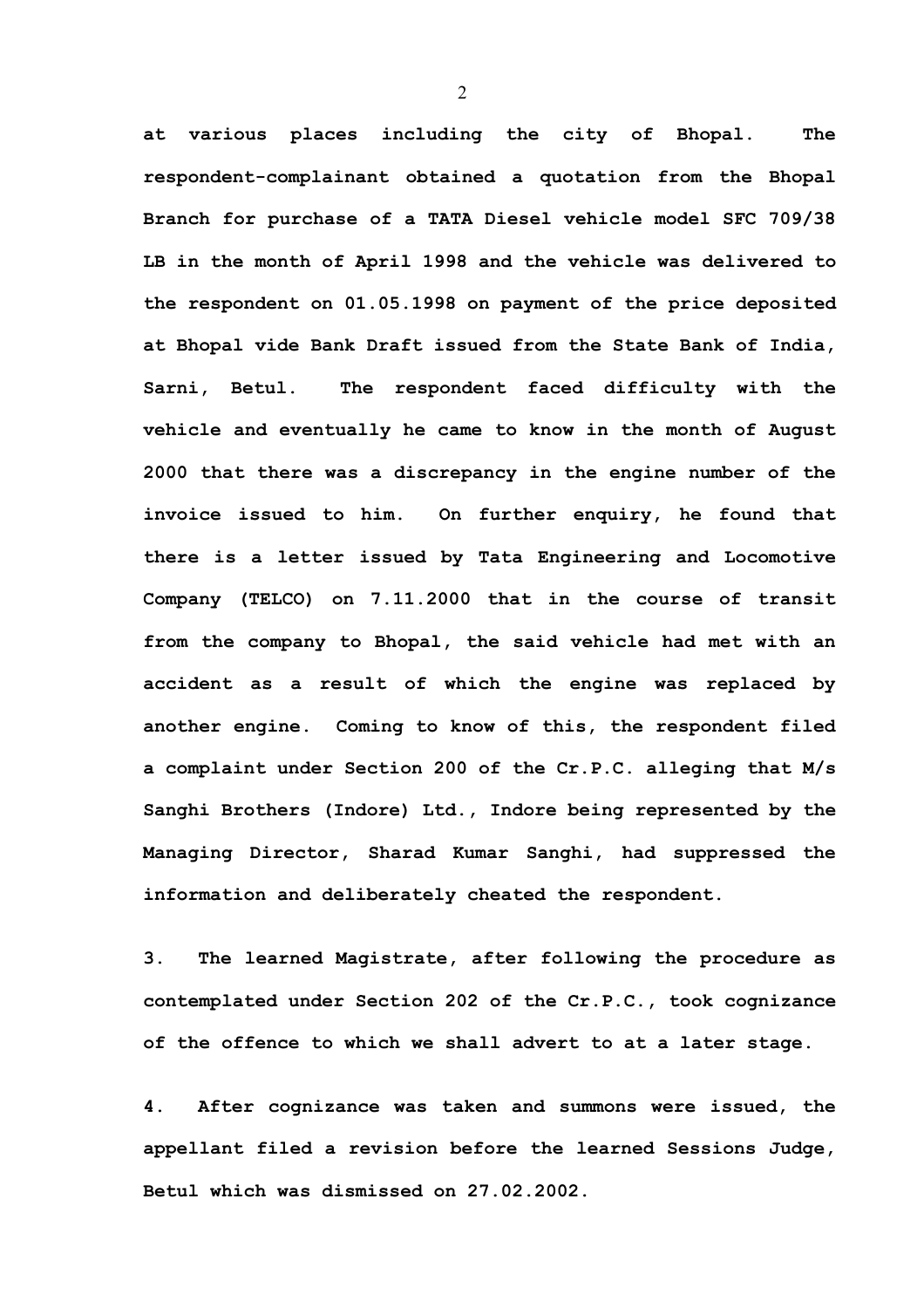**5. Being aggrieved by the aforesaid order, he preferred an application under Section 482 of the Cr.P.C. before the High Court. It was contended before the High Court that the learned Magistrate had no territorial jurisdiction; that there was no deceit by the respondent; that the company was not made an accused in the complaint and, therefore, the complaint was not maintainable; and that there was no** *mens rea***. The High Court, as is manifest from the order impugned repelled all the submissions and dismissed the application for quashment.** 

**6. We have heard Mr. Sidharth Luthra, learned senior counsel for the appellant and Mr. Akshat Shrivastava, learned counsel for the respondent.** 

**7. It is not in dispute that the vehicle was purchased by the respondent on 01.05.1998. The invoice contained a different engine number than the engine that was fitted into the vehicle. The respondent lodged the complaint on 08.05.2001. To satisfy ourselves whether there has been specific allegation against the appellant, we have carefully perused the complaint filed under Section 200 of the Cr.P.C. English translation of the complaint has been brought on record. The original complaint which is in Hindi has also been filed. The allegations made against the appellant read as follows :**

> **"That the proprietor of M/s Sanghi Brothers Indore accused Sharad S/o Sohan Sanghi**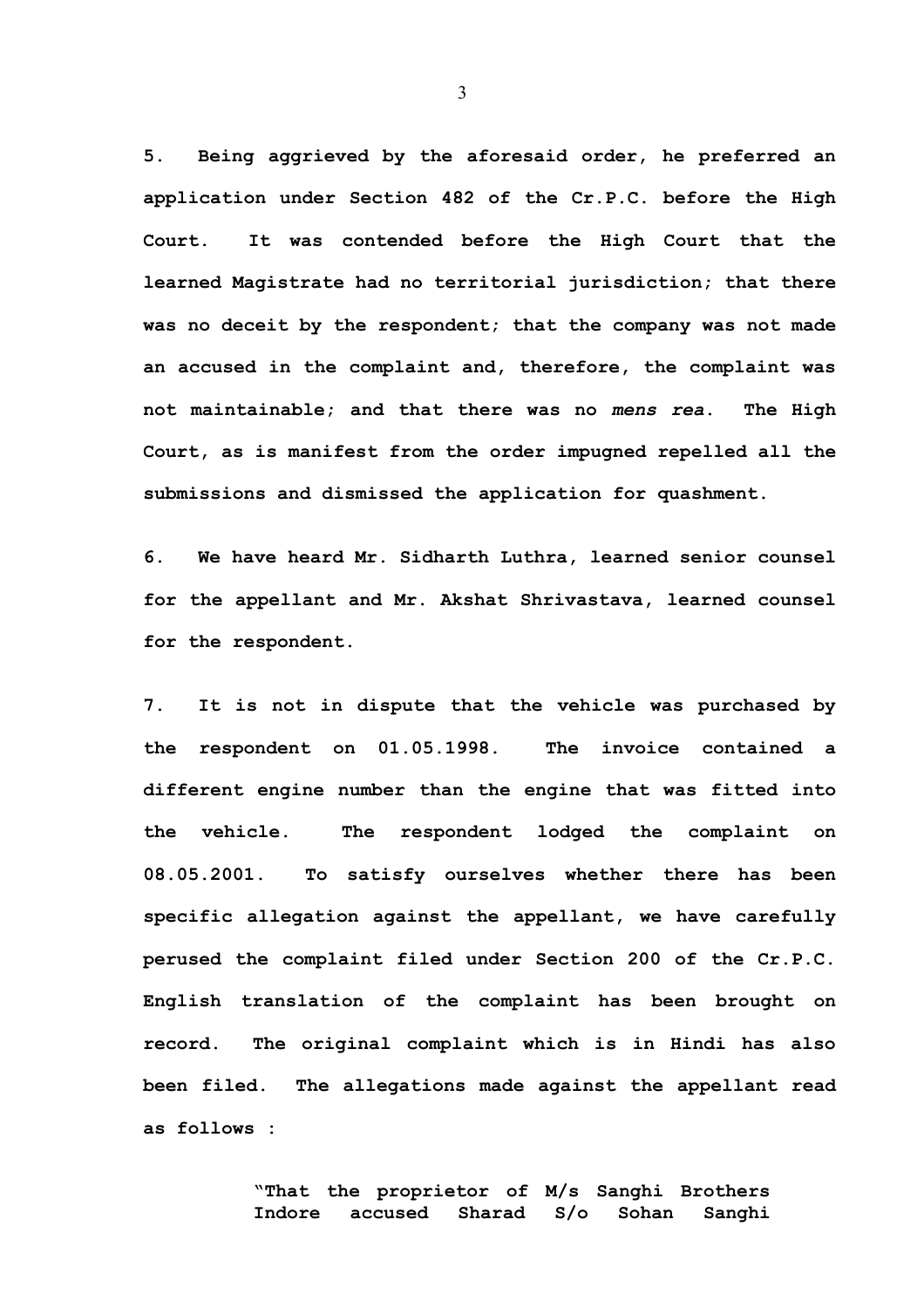**negligently prepare the accidental vehicle no.709 L.M. & projected the same as new to deliver the complainant causing gain to self and loss to the complainant which is punishable U/s 420 of the I.P.C."**

**8. Barring the aforesaid allegation in the initial statement made under Section 200 of the Cr.P.C., the complainant after inheriting the fact, has stated thus :**

> **"Sanghi Brothers Limited run by Mr. Sharad Sanghi committed cheating with the Applicant by delivering accidented vehicle in place of a new one and caused gross financial loss. Applicant is operating the vehicle after borrowing loan from Bank and the vehicle is not worth operating at present due to said defects. I have filed the Photostat copies of the concerning documents in the case."**

**9. The allegations which find place against the Managing Director in his personal capacity seem to be absolutely vague. When a complainant intends to rope in a Managing Director or any officer of a company, it is essential to make requisite allegation to constitute the vicarious liability. In** *Maksud Sajyad* **vs.** *State of Gujarat[1](#page-3-0)***, it has been held, thus:**

> **"Where a jurisdiction is exercised on a complaint petition filed in terms of Section 156(3) or Section 200 of the Code of Criminal Procedure, the Magistrate is required to apply his mind. The Penal Code does not contain any provision for attaching vicarious liability on the part of the Managing Director or the**

<span id="page-3-0"></span>1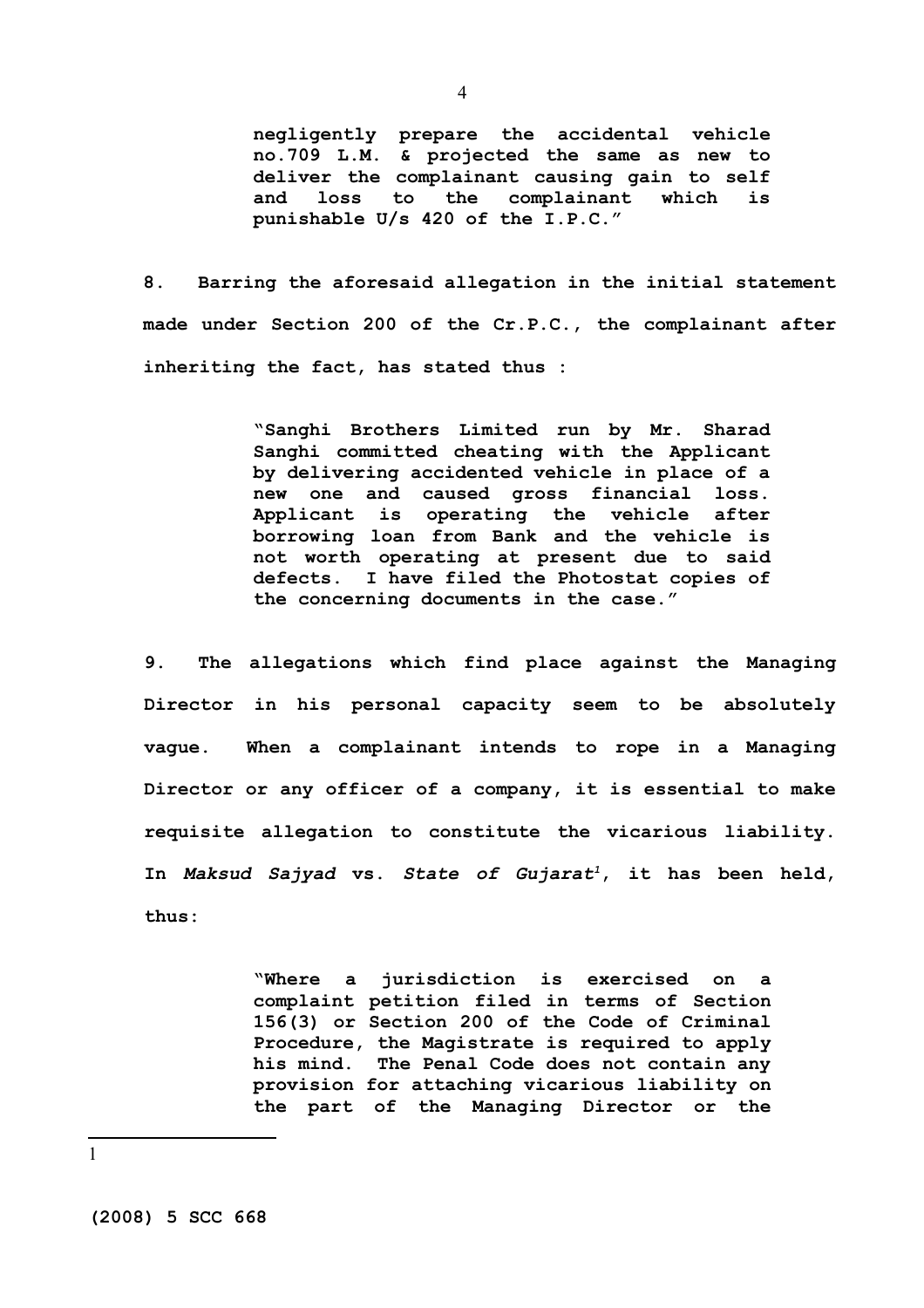**Directors of the Company when the accused is the Company. The learned Magistrate failed to pose unto himself the correct question viz. as to whether the complaint petition, even if given face value and taken to be correct in its entirety, would lead to the conclusion that the respondents herein were personally liable for any offence. The Bank is a body corporate. Vicarious liability of the Managing Director and Director would arise provided any provision exists in that behalf in the statute. Statutes indisputably must contain provision fixing such vicarious liabilities. Even for the said purpose, it is obligator on the part of the complainant to make requisite allegations which would attract the provisions constituting vicarious liability."**

**10. The same principle has been reiterated in** *S.K. Alagh vs. State of UP[2](#page-4-0)***;** *Maharashtra State Electricity Distribution Company Ltd. vs. Datar Switchgear Ltd.[3](#page-4-1)***; and** *GHCL Employees Stock Option Trust* **vs.** *India Infoline Ltd.[4](#page-4-2)***.** 

**11. In the case at hand as the complainant's initial statement would reflect, the allegations are against the company, the company has not been made a party and, therefore, the allegations are restricted to the Managing Director. As we have noted earlier, allegations are vague and in fact, principally the allegations are against the company. There is no specific allegation against the Managing Director.**

**12. At this juncture, it is interesting to note, as we have stated earlier, the learned Magistrate while passing the order dated 22.10.2001, had opined, thus :**

<span id="page-4-0"></span><sup>2</sup> (2008) 5 SCC 662

<span id="page-4-1"></span><sup>3</sup> (2010) 10 SCC 479

<span id="page-4-2"></span><sup>4</sup> (2013) 4 SCC 505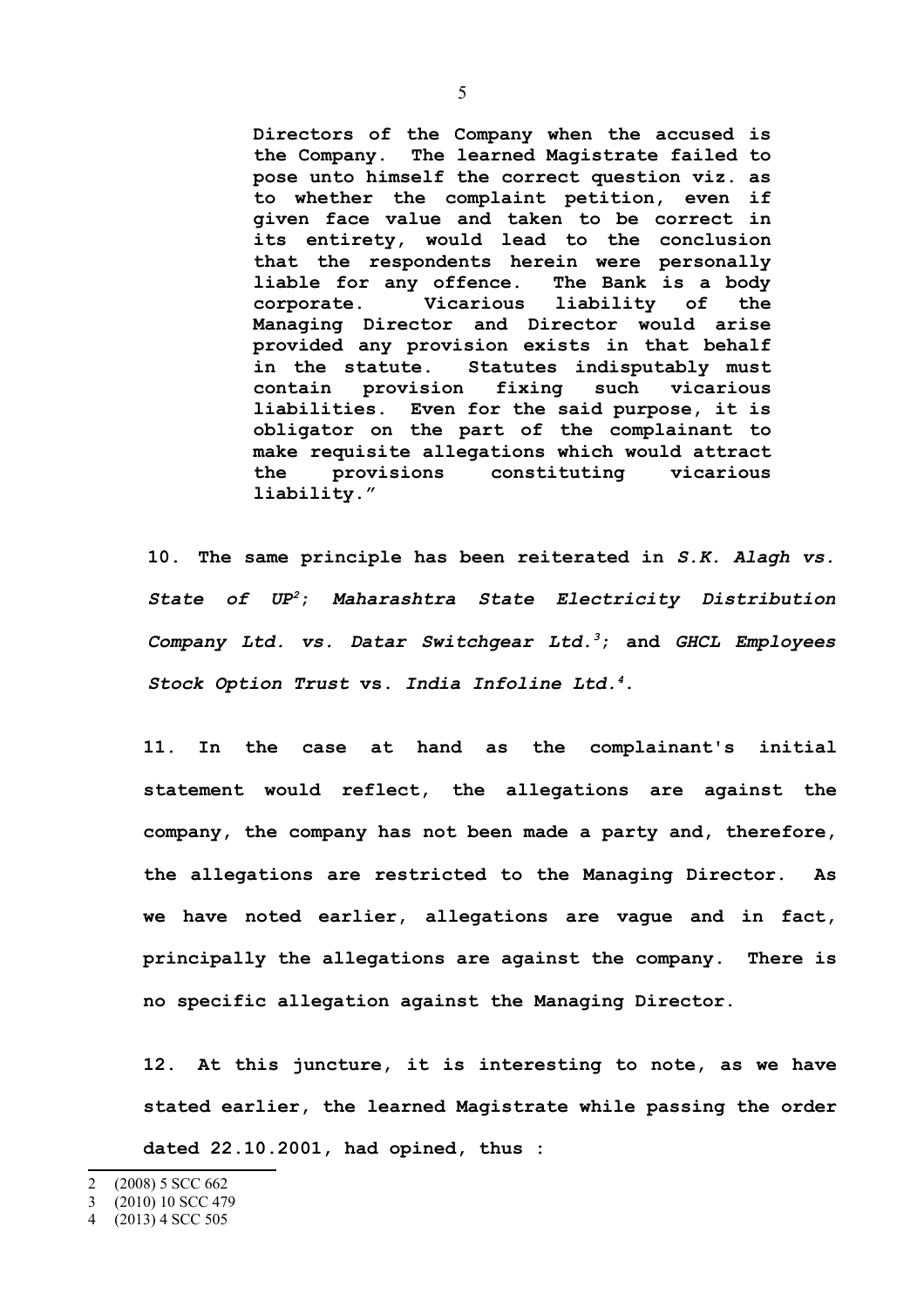**"It appears prima-facie from the complaint filed by the complainant, documents, evidence and arguments that accused company has committed cheating with the complaint by delivering old and accidented vehicle to her at the cost of a new truck. Accordingly, prima-facie sufficient grounds exist for registration of a complaint against the accused U/s. 420 of I.P.C. and is accordingly registered."**

**13. When the company has not been arraigned as an accused, such an order could not have been passed. We have said so for the sake of completeness. In the ultimate analysis, we are of the considered opinion that the High Court should have been well advised to quash the criminal proceedings initiated against the appellant and that having not been done, the order is sensitively vulnerable and accordingly we set aside the same and quash the criminal proceedings initiated by the respondent against the appellant.**

**14. The appeal stands allowed accordingly.** 

**................,J. (Dipak Misra)**

**................,J. (Adarsh Kumar Goel)**

**New Delhi; February 10, 2015.**